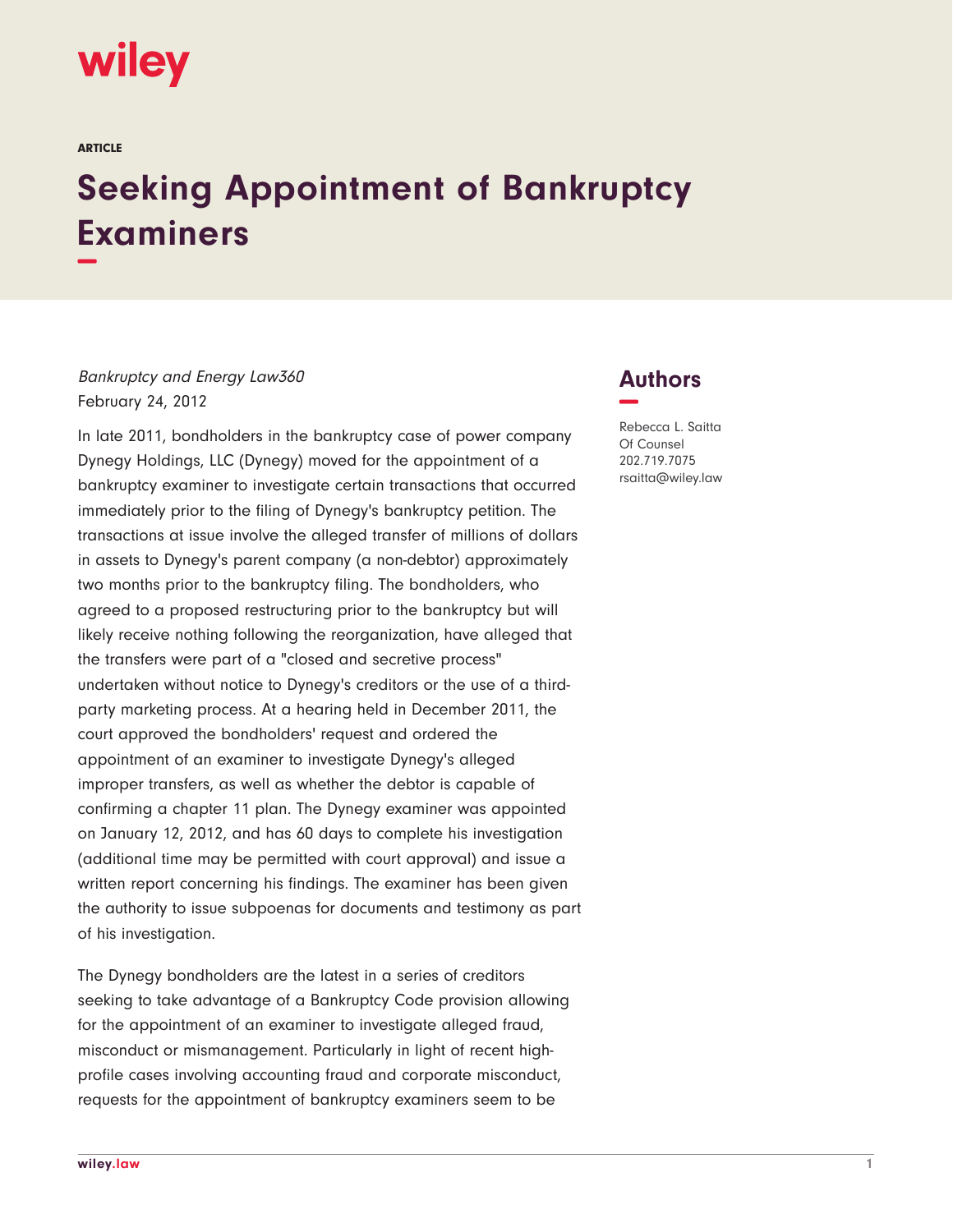more frequent or at least garnering more attention. Pursuant to § 1104 of the United States Bankruptcy Code, the court may appoint a bankruptcy examiner to investigate the debtor with respect to allegations of fraud, dishonesty, incompetence, misconduct or mismanagement. A qualified examiner, with a clearly defined mission, can drastically affect the success of the bankruptcy case and directly impact the return to creditors.

Typically, in chapter 11 cases where a bankruptcy trustee has not been appointed, the court will order the appointment of an examiner upon the request of any affected party in the case upon a determination that such appointment is in the best interests of the creditors or the estate. Further, the Bankruptcy Code provides for the appointment of an examiner if "the debtor's . . . unsecured debts, . . . exceed \$5,000,000."

The type of misconduct alleged by the Dynegy bondholders, i.e., improper asset transfers, is just one example of the fraud or mismanagement that prompts creditors to seek the appointment of an examiner. In September 2011, House Judiciary Committee Chairman Lamar Smith (R-TX), requested that Attorney General Eric Holder direct the United States Trustee (U.S. Trustee), the arm of the Justice Department that monitors bankruptcy cases, to appoint an examiner to investigate alleged mismanagement and the circumstances leading to the bankruptcy filing of Solyndra, the solar company that filed for bankruptcy after receiving a \$535 million loan guarantee from the Department of Energy.

While no motion for appointment of an examiner was filed, shortly after Representative Smith's letter, the U.S. trustee did in fact file a motion seeking the appointment of a bankruptcy trustee. According to the U.S. trustee, the appointment of a trustee was necessary because of the refusal of Solyndra's officers to answer certain questions about the debtor's business affairs. In contrast to an examiner, whose powers and duties are limited and defined by the order of appointment, a chapter 11 trustee replaces the debtor's management for virtually all purposes. The appointment of a bankruptcy trustee in a complex chapter 11 case is uncommon. Courts typically prefer to allow the debtor's management to remain in control of its business operations and financial affairs. Consistent with this view, in an order entered on October 24, 2011, the United States Bankruptcy Court for the District of Delaware denied the U.S. Trustee's request for appointment of a trustee.

Rather than pursue the appointment of a trustee-undoubtedly a more drastic remedy-the parties in the Solyndra case might have had greater success in seeking the appointment of an examiner. The appointment of an examiner allows the court to balance the competing interests of allowing an independent investigation of the debtor's affairs in cases where wrongdoing or mismanagement is suspected, while nonetheless retaining the debtor's pre-petition management unless or until it is shown to be in the creditors' best interests to remove pre-petition management. In addition, courts often view the appointment of an examiner for a discrete purpose as more economical than the appointment of a trustee for the entire case. Thus, creditors and interested parties often succeed in convincing a court that the appointment of an examiner is warranted even in cases where the court remains unwilling to divest the debtor-in-possession of control of the business operations.

For the Dynegy bondholders, the results of the examiner's investigation remain to be seen. To the extent that the examiner concludes that Dynegy improperly transferred its assets shortly before filing its bankruptcy petition, the Bankruptcy Code's fraudulent transfer provisions may permit recovery of the assets for the benefit